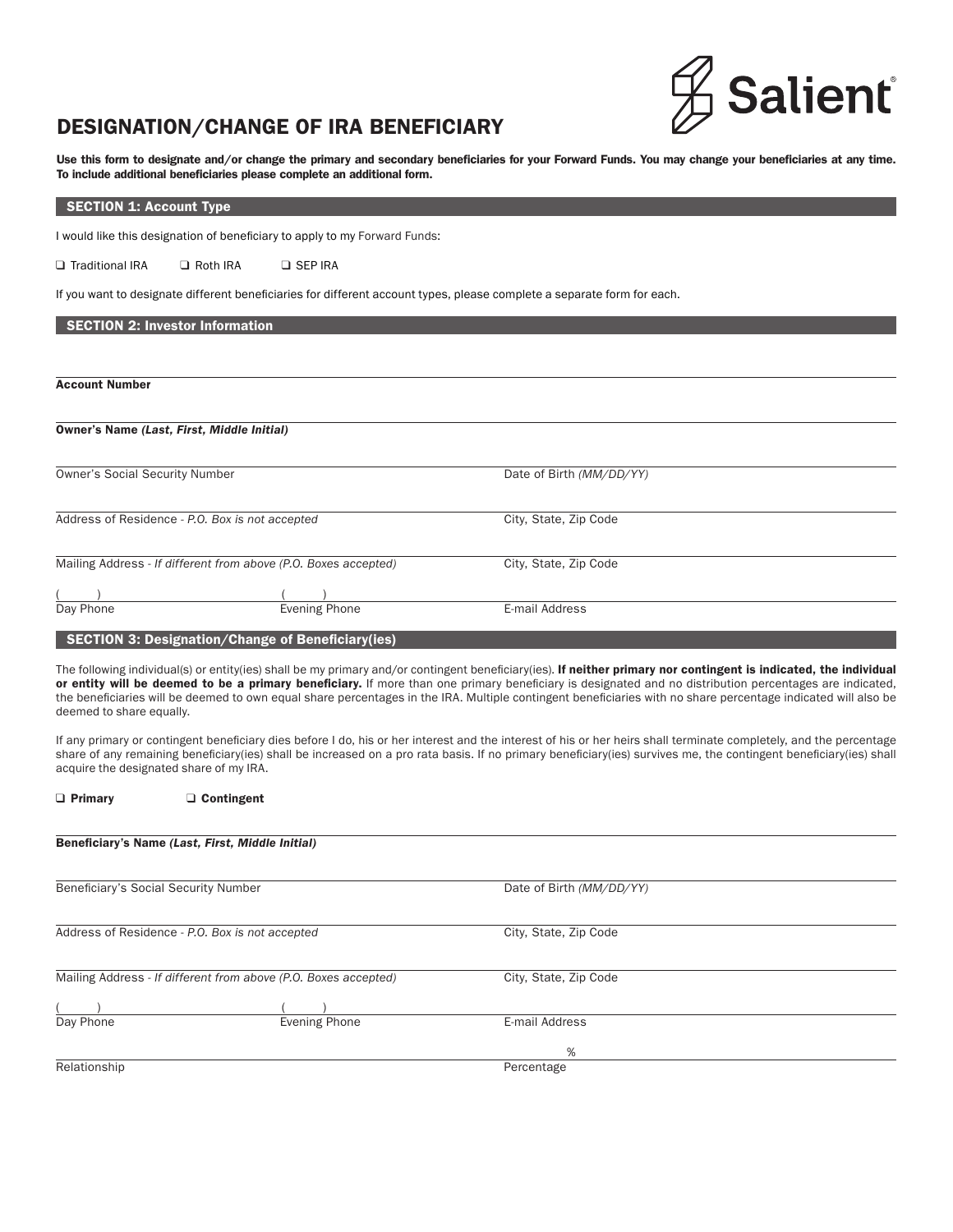|                                                 | SECTION 3: Designation/Change of Beneficiary(ies) (continued)   |                          |  |
|-------------------------------------------------|-----------------------------------------------------------------|--------------------------|--|
|                                                 |                                                                 |                          |  |
| $\Box$ Primary                                  | □ Contingent                                                    |                          |  |
|                                                 |                                                                 |                          |  |
|                                                 | Beneficiary's Name (Last, First, Middle Initial)                |                          |  |
|                                                 |                                                                 |                          |  |
|                                                 | Beneficiary's Social Security Number                            | Date of Birth (MM/DD/YY) |  |
|                                                 |                                                                 |                          |  |
|                                                 |                                                                 |                          |  |
|                                                 | Address of Residence - P.O. Box is not accepted                 | City, State, Zip Code    |  |
|                                                 |                                                                 |                          |  |
|                                                 | Mailing Address - If different from above (P.O. Boxes accepted) | City, State, Zip Code    |  |
|                                                 |                                                                 |                          |  |
| $\frac{1}{\text{Day Phone}}$                    | $\frac{(1)}{Evening Phone}$                                     | E-mail Address           |  |
|                                                 |                                                                 |                          |  |
|                                                 |                                                                 | %                        |  |
| Relationship                                    |                                                                 | Percentage               |  |
| $\Box$ Primary                                  |                                                                 |                          |  |
|                                                 | □ Contingent                                                    |                          |  |
|                                                 |                                                                 |                          |  |
|                                                 | Beneficiary's Name (Last, First, Middle Initial)                |                          |  |
|                                                 |                                                                 |                          |  |
|                                                 | Beneficiary's Social Security Number                            | Date of Birth (MM/DD/YY) |  |
|                                                 |                                                                 |                          |  |
|                                                 | Address of Residence - P.O. Box is not accepted                 | City, State, Zip Code    |  |
|                                                 |                                                                 |                          |  |
|                                                 |                                                                 |                          |  |
|                                                 | Mailing Address - If different from above (P.O. Boxes accepted) | City, State, Zip Code    |  |
|                                                 |                                                                 |                          |  |
| Day Phone                                       | <b>Evening Phone</b>                                            | E-mail Address           |  |
|                                                 |                                                                 | %                        |  |
| Relationship                                    |                                                                 | Percentage               |  |
|                                                 |                                                                 |                          |  |
| $\Box$ Primary                                  | □ Contingent                                                    |                          |  |
|                                                 |                                                                 |                          |  |
|                                                 | Beneficiary's Name (Last, First, Middle Initial)                |                          |  |
|                                                 |                                                                 |                          |  |
|                                                 |                                                                 |                          |  |
|                                                 | Beneficiary's Social Security Number                            | Date of Birth (MM/DD/YY) |  |
|                                                 |                                                                 |                          |  |
| Address of Residence - P.O. Box is not accepted |                                                                 | City, State, Zip Code    |  |
|                                                 |                                                                 |                          |  |
|                                                 | Mailing Address - If different from above (P.O. Boxes accepted) | City, State, Zip Code    |  |
|                                                 |                                                                 |                          |  |
|                                                 |                                                                 | E-mail Address           |  |
| Day Phone                                       | Evening Phone                                                   |                          |  |
|                                                 |                                                                 | $\%$                     |  |
| Relationship                                    |                                                                 | Percentage               |  |